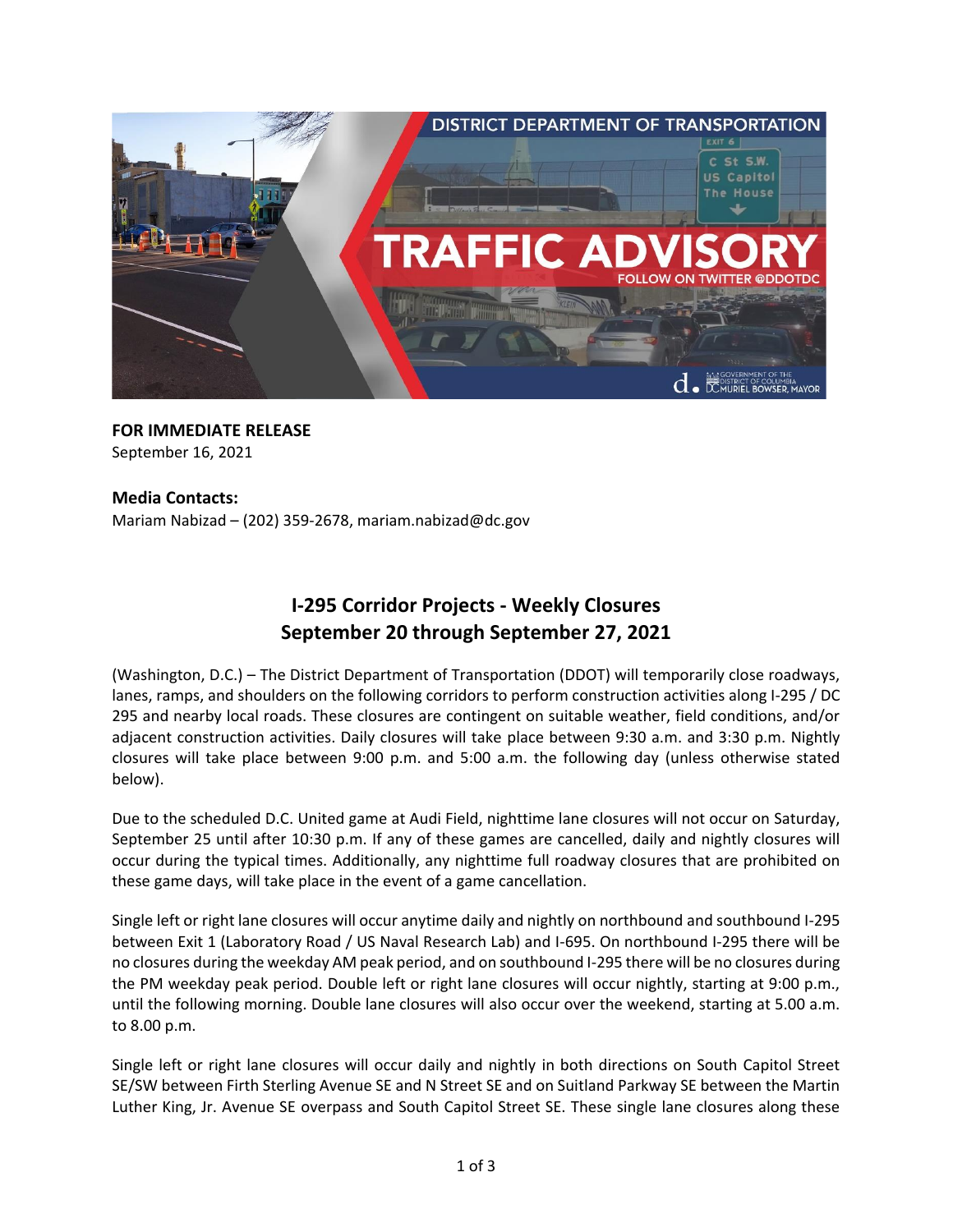roadways will take place during off-peak hours. Double left or right lane closures will only occur nightly, starting at 9:00 p.m., until the following morning.

Multiple Frederick Douglass Memorial Bridge (FDMB) closures (15-minute traffic stoppages) will be implemented in both directions during weeknights continuing through September 29, 2021, between 9:00 p.m. and 6:00 a.m.

No other closures on South Capitol Street SE/SW or Suitland Parkway SE will take place on weekdays between 6:00 a.m. and 9:30 a.m. and between 3:30 p.m. and 9:00 p.m.

Daily and nightly single lane closures will also occur anytime during off-peak hours on Firth Sterling Avenue SE, and Howard Road SE. Daily and nightly single lane closures will also occur anytime on Potomac Avenue SE/SW, Half Street SW, Barry Road SE, St. Elizabeths Avenue SE, R St. SW and Malcolm X Avenue SE.

The following full ramp closures will also occur during off-peak hours:

- Exit 4 from I-295 Northbound (South Capitol Street / Suitland Parkway)
- Exit 4 from I-295 Southbound (South Capitol Street / Suitland Parkway)
- I-295 Northbound On-ramp from northbound Firth Sterling Avenue SE
- Ramp from South Capitol Street / MLK Jr. Avenue to I-295 Northbound (continuously)

Howard Road SE between Firth Sterling Avenue SE and the access to the WMATA Parking Garage will be closed on Saturday, September 25, 2021, between 5:00 a.m. and 8:00 p.m., as shown in the graphic. Pedestrian access will be continuously maintained. Access to and from the WMATA Parking Garage will be continuously maintained. When Howard Road SE is fully closed, Suitland Parkway SE will remain open to all traffic. A marked detour will be in place during these closures.

### Weekend Howard Road SE Closure & Detour